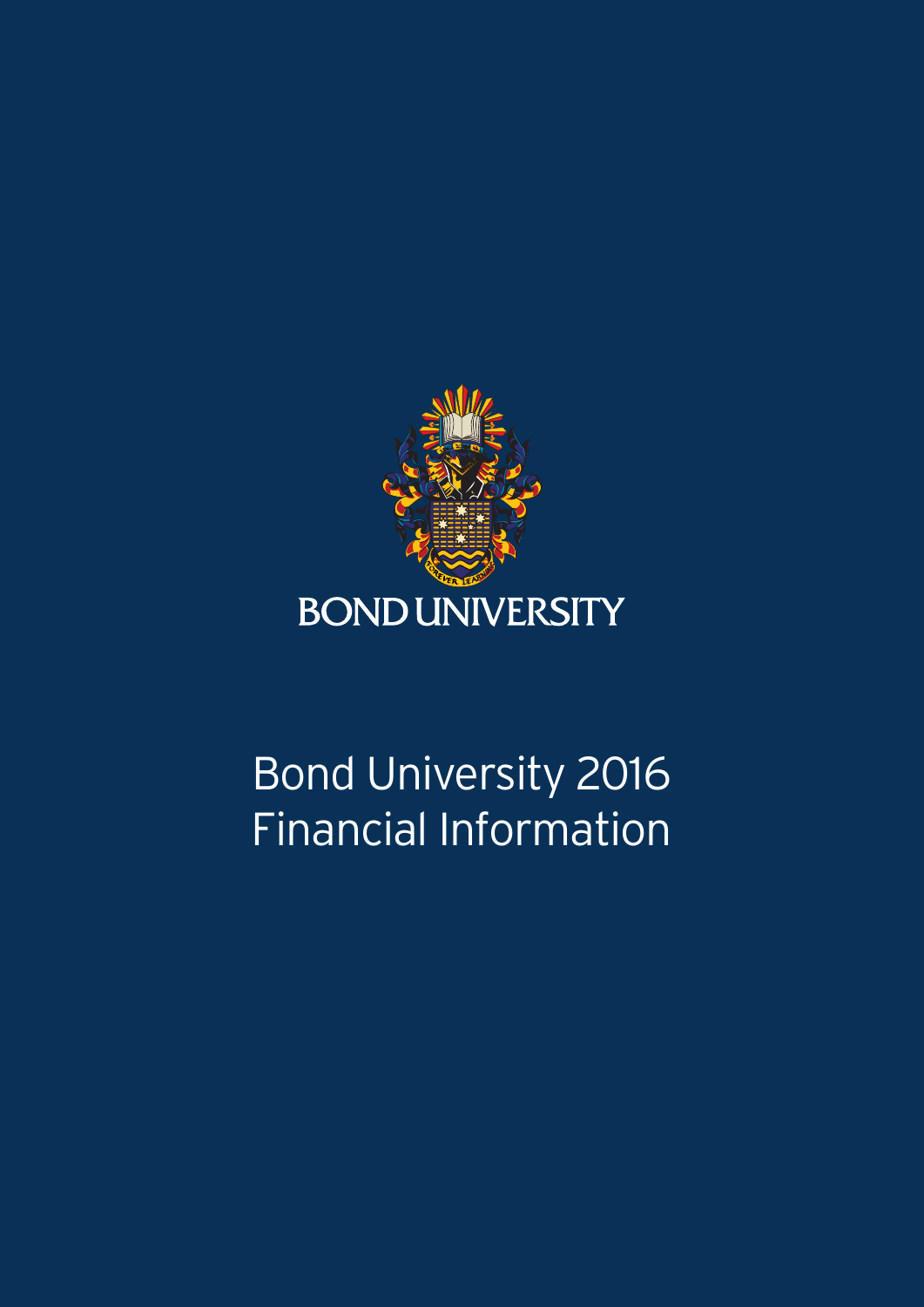**Bond University Limited and Controlled Entities**

## **CONSOLIDATED INCOME STATEMENT FOR THE YEAR ENDED 31 DECEMBER, 2016**

|                                                              | <b>Notes</b>   | 2016       | 2015       |
|--------------------------------------------------------------|----------------|------------|------------|
|                                                              |                | \$'000     | \$'000     |
| <b>Revenue from continuing operations</b>                    | $\overline{4}$ | 168,014    | 160,159    |
| Other income                                                 | 5              | 12,360     | 16,266     |
| Salaries and related expenses                                | 6(a)           | (111, 173) | (105, 875) |
| Facilities management and maintenance                        |                | (11, 133)  | (10, 027)  |
| Utilities and outgoings                                      |                | (4,535)    | (4,015)    |
| Marketing and promotional expenses                           |                | (11,104)   | (10,108)   |
| Food and beverage cost - Conference Centre                   |                | (3,032)    | (2,941)    |
| Service fee - external programs                              |                | (1,531)    | (1,509)    |
| Consumables                                                  |                | (1,959)    | (1,861)    |
| Minor equipment                                              |                | (885)      | (1,409)    |
| Other expenses from ordinary activities                      | 6(d)           | (13, 352)  | (12, 848)  |
| Earnings before interest, tax, depreciation and amortisation |                | 21,670     | 25,832     |
| Depreciation and amortisation expenses                       | 6(b)           | (15, 288)  | (17,236)   |
| Finance costs                                                | 6(c)           | (1,400)    | (1,985)    |
| Profit before income tax                                     |                | 4,982      | 6,611      |
| Income tax expense                                           | 2(e)           |            |            |
| Profit for the year                                          |                | 4,982      | 6,611      |

As a not-for-profit University, any profit is reinvested into the University's activities and facilities.

The above consolidated income statement should be read in conjunction with the accompanying notes.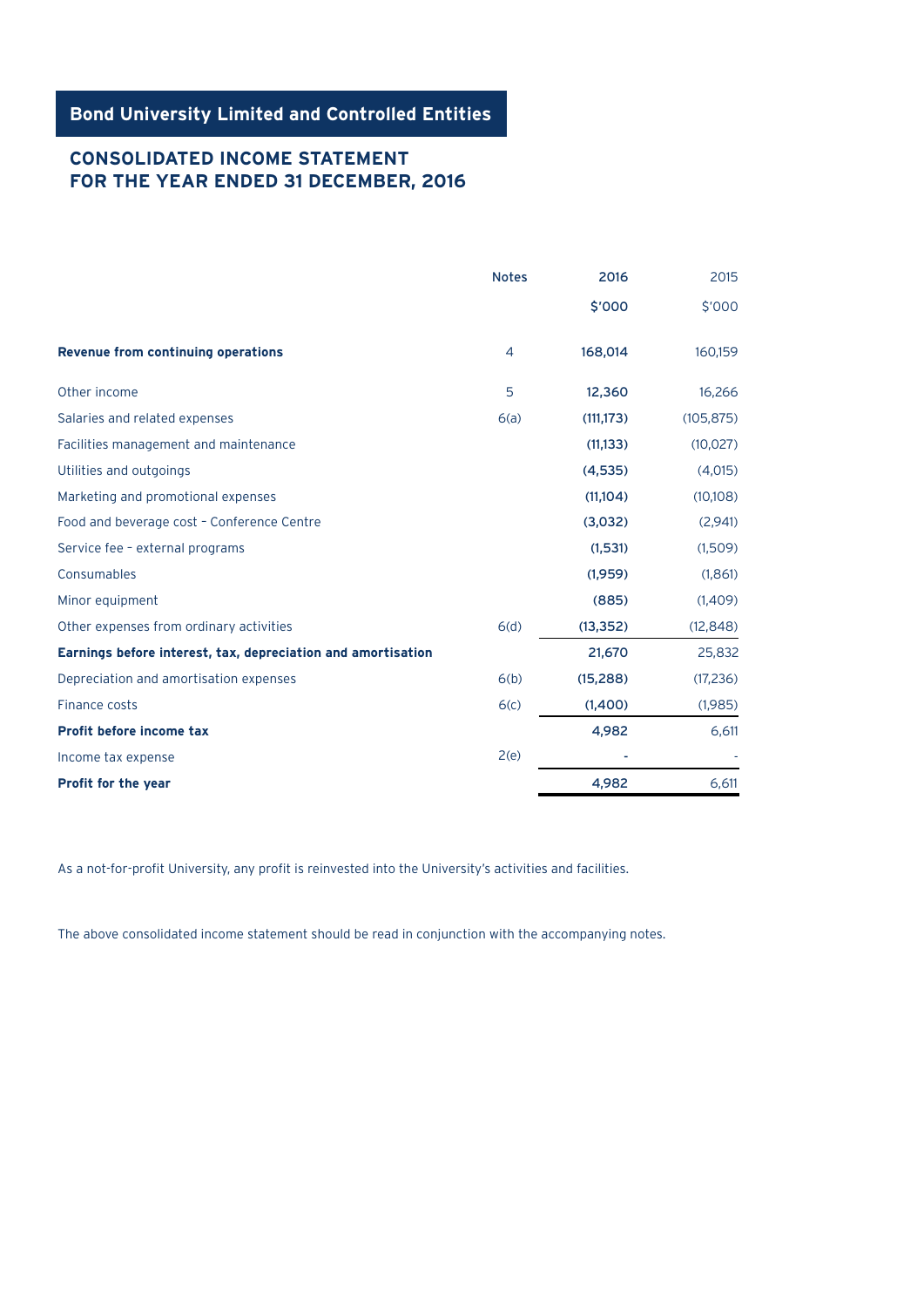### **CONSOLIDATED STATEMENT OF FINANCIAL POSITION AS AT 31 DECEMBER, 2016**

|                                                             | <b>Note</b>     | 2016    | 2015    |
|-------------------------------------------------------------|-----------------|---------|---------|
|                                                             |                 | \$'000  | \$'000  |
| <b>ASSETS</b>                                               |                 |         |         |
| <b>CURRENT ASSETS</b>                                       |                 |         |         |
| Cash and cash equivalents                                   | 7               | 61,802  | 68,389  |
| Cash - Restricted                                           | 8               | 23,509  | 24,213  |
| Trade and other receivables                                 | 9               | 2,922   | 4,011   |
| Prepayments and other assets                                |                 | 4,665   | 4,814   |
| Inventories                                                 | 10 <sup>°</sup> | 218     | 295     |
| Other financial assets at fair value through profit or loss | 11              | 286     | 260     |
| <b>TOTAL CURRENT ASSETS</b>                                 |                 | 93,402  | 101,982 |
| <b>NON-CURRENT ASSETS</b>                                   |                 |         |         |
| <b>Trade receivables</b>                                    | 12              | 70      | 96      |
| Non-current financial assets                                | 13              | 11,135  | 11      |
| Property, plant and equipment                               | 14              | 148,202 | 132,948 |
| Intangible assets                                           | 15              | 4,028   | 2,981   |
| <b>TOTAL NON-CURRENT ASSETS</b>                             |                 | 163,435 | 136,036 |
| <b>TOTAL ASSETS</b>                                         |                 | 256,837 | 238,018 |
| <b>LIABILITIES</b>                                          |                 |         |         |
| <b>CURRENT LIABILITIES</b>                                  |                 |         |         |
| Trade and other payables                                    | 16              | 12,362  | 12,745  |
| Interest-bearing loans and borrowings                       | 17              | 438     | 370     |
| Provisions                                                  | 18              | 16,857  | 15,681  |
| Other current liabilities                                   | 19              | 13,926  | 12,430  |
| <b>TOTAL CURRENT LIABILITIES</b>                            |                 | 43,583  | 41,226  |
| <b>NON-CURRENT LIABILITIES</b>                              |                 |         |         |
| Interest-bearing loans and borrowings                       | 20              | 37,083  | 36,983  |
| Provisions                                                  | 21              | 2,517   | 2,261   |
| <b>TOTAL NON-CURRENT LIABILITIES</b>                        |                 | 39,600  | 39,244  |
| <b>TOTAL LIABILITIES</b>                                    |                 | 83,183  | 80,470  |
| <b>NET ASSETS</b>                                           |                 | 173,654 | 157,548 |
| <b>EQUITY</b>                                               |                 |         |         |
| Contributed equity                                          | 22              |         |         |
| Reserves                                                    | 23(a)           | 11,124  |         |
| Retained earnings                                           | 23(b)           | 162,530 | 157,548 |
| <b>TOTAL EQUITY</b>                                         |                 | 173,654 | 157,548 |

The above consolidated statement of financial position should be read in conjunction with the accompanying notes.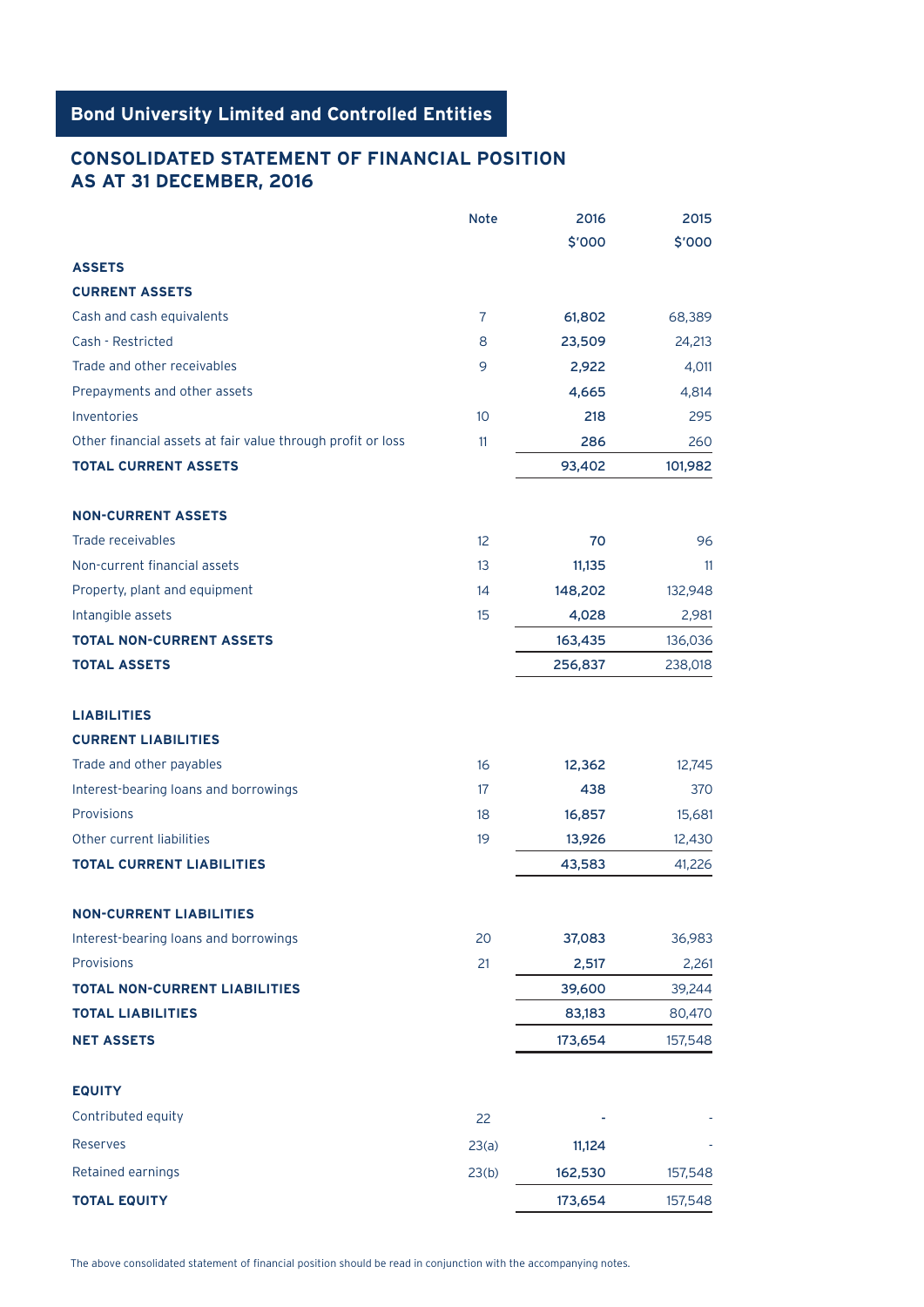## **Bond University Limited and Controlled Entities**

## **CONSOLIDATED STATEMENT OF CASH FLOWS FOR THE YEAR ENDED 31 DECEMBER, 2016**

|                                                        | <b>Notes</b> | 2016       | 2015       |
|--------------------------------------------------------|--------------|------------|------------|
|                                                        |              | \$'000     | \$'000     |
| <b>Operating Activities</b>                            |              |            |            |
| Receipts from customers (inclusive of applicable GST)  |              | 177,422    | 156,749    |
| Payments to suppliers and employees (inclusive of GST) |              | (152, 929) | (131, 569) |
| Interest received                                      |              | 1,038      | 1,561      |
| Interest paid                                          |              | (1, 521)   | (1,951)    |
| Net cash flows from operating activities               |              | 24,010     | 24,790     |
|                                                        |              |            |            |
| <b>Investing Activities</b>                            |              |            |            |
| Payment for property, plant and equipment              |              | (28,038)   | (15, 875)  |
| Payment for intangible assets                          |              | (2,167)    | (1, 389)   |
| Dividends received                                     |              | 12         | 283        |
| Proceeds from sale of property, plant and equipment    |              | 85         | 59         |
| Net cash flows used in investing activities            |              | (30, 108)  | (16, 922)  |
|                                                        |              |            |            |
| <b>Financing Activities</b>                            |              |            |            |
| Repayment of borrowings                                |              |            | (37, 333)  |
| Proceeds from borrowings                               |              |            | 36,667     |
| Repayment of lease liabilities                         |              | (469)      | (600)      |
| Net cash flows used in financing activities            |              | (469)      | (1,266)    |
|                                                        |              |            |            |
| Net increase / (decrease) in cash and cash equivalents |              | (6, 567)   | 6,602      |
| Net foreign exchange difference                        |              | (20)       | (385)      |
| Cash and cash equivalents at 1 January                 |              | 68,389     | 62,172     |
| Cash and cash equivalents at 31 December               | 7            | 61,802     | 68,389     |

The above consolidated statement of cash flows should be read in conjunction with the accompanying notes.